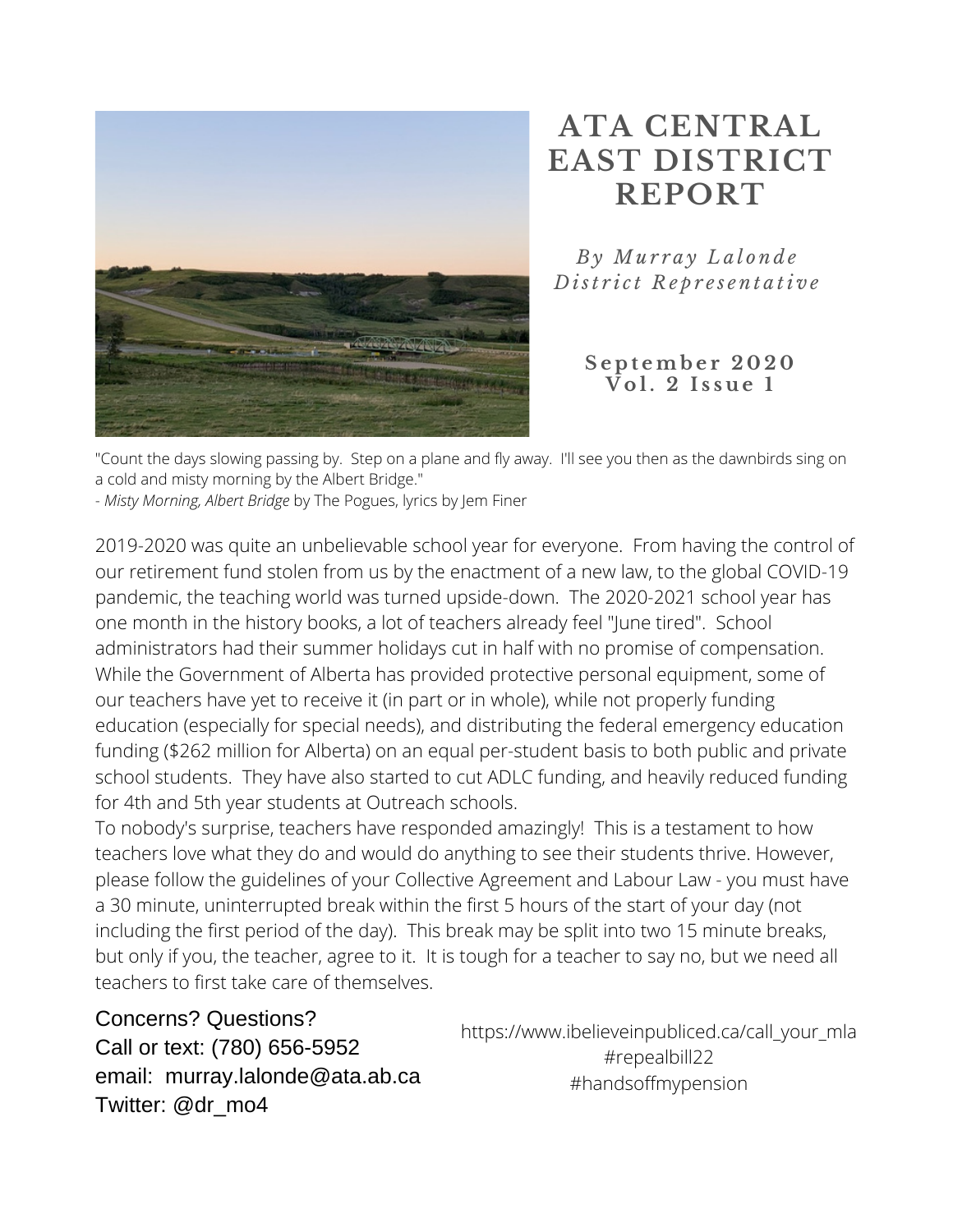### Provincial Executive Council - Sept 24/25, 2020

**Local Governance Emergency**: In April 2020, due to the COVID-19 pandemic and related public health measures, a governance emergency was declared by the provincial ATA allowing subgroups to make emergent decisions. This governance emergency, as of 2020 Sept 24, is declared over. ATA subgroups will still have the emergent powers for 40 operational days after 2020 Sept 24.

**Teachers' Conventions**: Due to the uncertainty of where we will be in this COVID-19 pandemic, and the need to provide Convention Associations with assurances in important planning needs and deadlines, all 2021 Teachers' Conventions will be held virtually on their assigned dates.

**Virtual Meetings:** An ongoing review of the circumstances of the COVID-19 pandemic has deemed it necessary for members of Provincial Executive Council to virtually participate in Association and subgroup (including local) meetings. As much as I absolutely love to travel to your local meetings, I am sorry that I will not be able to be there in person. In regards to locals, "Recognizing the potential of subgroup events to bring teachers from multiple cohorts together, the preferred and default option is for subgroup events to be conducted virtually."

**Professional Conduct and Social Media**: If you are doing the "My Classroom Size Is..." campaign, please do not make it traceable to you and your school and district when you place it on your personal social network account. We do not want embarrassed employers having reasons to discipline you. Instead, send it to the ATA to get your message out there.

**Standing Committees**: "Preference for standing committee positions will be given to those applicants not already serving on a standing committee." This does not exclude a member from serving on more than one committee, rather allowing for more ATA members to engage and have more voices heard.

We are looking for 3 field members to populate the PBIC (Pension, Benefits and Insurance Committee). If you are interested and haven't found a notice for application, please email me and I will forward the information to you.

#### **New Abbreviations and Acronyms!**

TWAC (Teacher Welfare Area Conference) is now CBC (Collective Bargaining Conference) PBIC - see above

TW (Teacher Welfare) and MS (Member Services) are now TES (Teacher Employment Services)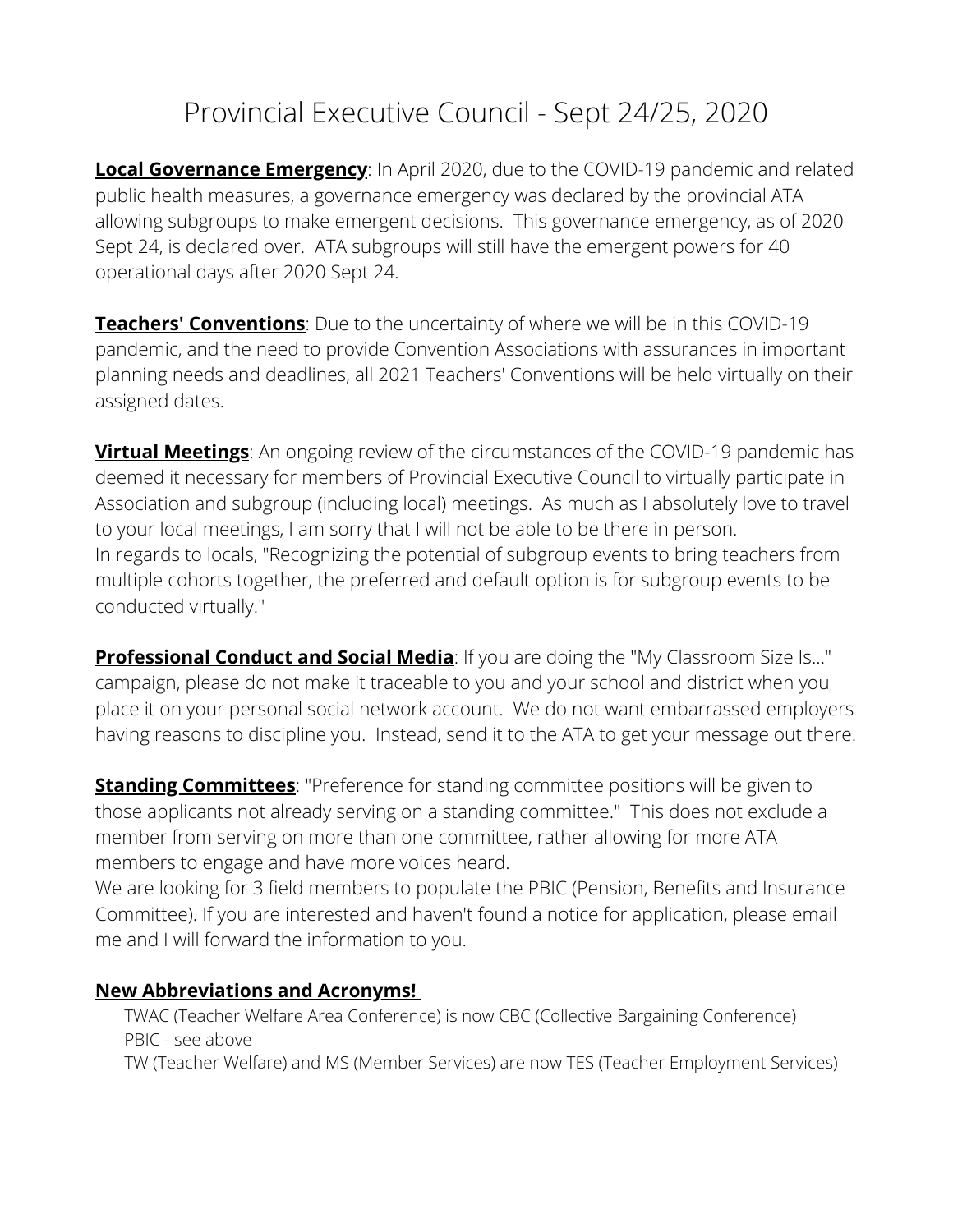### Other Important News

**Central Bargaining has begun!** The Teacher Employers' Bargaining Association (TEBA) requested a second extension on List of All Matters (LAM) bargaining, and we were happy to oblige because of COVID possibly changing teachers' bargaining convictions. The results of last week's new member bargaining survey will soon be made available to your Central Table Bargaining Committee and used for bargaining the LAM in the near future.

**Annual Representatives Assembly** happened August 13/14 (and into the wee hours of the 15th). Please help me thank your local ARA delegates for giving up two long days of your summer to represent your teachers. Many resolutions, both planned and emergent, were debated and voted on. Most of Friday's session involved debate and passing of this year's budget. With both PEC (early 2020) and ARA paring-down expenses in many hours of debate, an increase to annual fees of \$81 was required due in large part to a forecasted large drop in membership numbers throughout Alberta. More ARA highlights can be found in the first ATA News of this year and on the teachers.ab.ca website.

Starting this September, teachers will note an **increase in take-home pay** because of the lower cost of ATRF dues. We can expect an increase of 0.5% of gross pay because of how well the ATRF investments did last year. Please help to keep the **#handsoffmypension** campaign going strong; all of our MLAs need to know that it costs them less money to keep our pensions with the ATRF.

Teachers will need to keep track of their **teaching and assignable** times this year, especially with the huge increase to supervision time. The time calculator can be found on the ATA website: My ATA -> Pay & Benefits -> Assignable Time Calculators.

After arbitration failed, **Horizon ATA Local** teachers voted in favour of applying for a government supervised strike vote in late August. This got their Board to go back to the negotiating table with the local, and an agreement was signed. Congratulations Horizon teachers!

Minister LaGrange announced Sept 2 the Government of Alberta's plan for the **Federal Government's emergency education funding** of \$262 million. \$250M of that was divided to each board on an equal per-student basis (including private school students). The remaining \$12M is to help school boards deliver on-line learning. How will your district use its funds?

How would you like a chance to **win a \$1000 VISA Gift Certificate?!** Our friends at Morgex Insurance are donating three of these GCs in honour of World Teachers' Day, Oct 5. All you have to do is show how you are "showing strength and solidarity as you teach for a better world" on your social media accounts with #ATAwtd20 between Oct 1 and Oct 5.